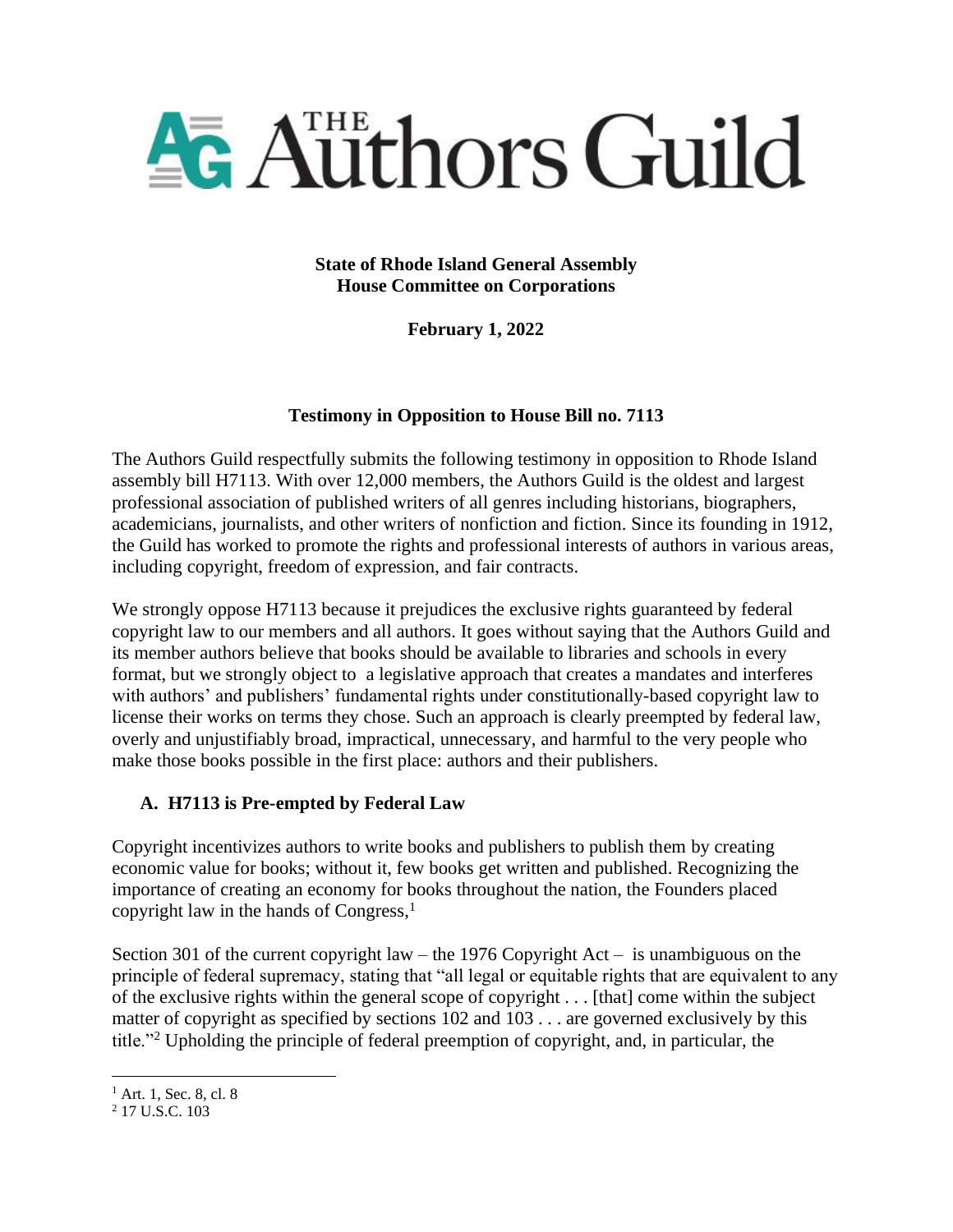copyright owner's exclusive rights, courts across the federal circuits have struck down state laws that interfere with the copyright owner's right to control his or her work.<sup>3</sup>

H7113 encroaches upon Congress' exclusive authority under the U.S. Constitution to enact legislation within the scope of copyright by requiring "[a]ny publisher who offers a contract or license for acquisition of electronic books and digital audiobooks to the public…to license such books to libraries and to elementary and secondary schools and educational institutions in the state on reasonable terms;" and by prohibiting publishers from limiting "the number of licenses for electronic books that libraries or schools may purchase on the same date available to the public." These provisions attempt to amend federal copyright law, by severely limiting an author's or publisher's ability to decide to whom, when and on what terms to license their works, crating the equivalent of what is called a "mandatory" license under copyright law. As such, they are preempted by the Copyright Act. As Authors Guild members rely on enforceable copyrights to protect their work and to maintain a robust publishing ecosystem system that provides them with the financial ability to be able to continue to write for the public good, the Guild has a strong interest in protecting authors' exclusive rights to license their works to whom they chose on the terms they chose as the Constitution and the federal copyright law provide.

### **B. H7113 Encumbers Freedom of Expression**

H7113's compulsory license encumbers the freedom of expression of authors and their publishers. Authors' rights under copyright, which the U.S. Supreme Court has called the "engine of free from expression,"<sup>4</sup> are directly related to their constitutional rights to free speech and expression. The legislation encroaches upon this freedom by mandating particular terms for commercial dealing—under penalty of law.

# **C. Satisfying H7113's Requirements is Impractical for Authors**

H7113 makes no distinction between large publishers, like the big 5 and Amazon Publishing, on the one hand, and small publishers, non-profit publishers, or indeed even individual selfpublished authors. It creates the thoroughly impractical requirement on all publishers regardless of size, individual authors and bloggers to produce digital materials in lendable form in the same manner that large, multinational corporations can.

A significant number of our members are self-published writers working in various genres and forms who would be directly impacted. Many of them struggle to get their books into libraries since the traditional library market is not well set up to evaluate and purchase self-published books on scale. To be clear, few libraries possess the platforms to lend digital material to patrons

<sup>3</sup> See, e.g., Close v. Sotheby's, Inc., 894 F.3d 1061 (9th Cir. 2018x) (finding requirement for re-sellers of fine art to pay artist a 5% royalty on sales within California violated section 301 of Copyright Act because it conflicted with exclusive distribution right under section 106(3)); Author's Guild v. Google, Inc., 770 F. Supp. 2d 666, 681 (S.D.N.Y. 2011) (noting that "[a] copyright owner's right to exclude others from using his property is fundamental and beyond dispute" and "[t]he owner of the copyright, if he pleases, may refrain from vending or licensing and content himself with simply exercising the right to exclude others from using his property"); Rodrige v. Rodrigue, 218 F.3d 432, 436-42 (5th Cir. 2000) (finding that Louisiana's community property law could not interfere with the copyright author's right to control his or her work).

<sup>4</sup> Harper & Row v. Nation Enterprises, 471 U.S. 539 (1985).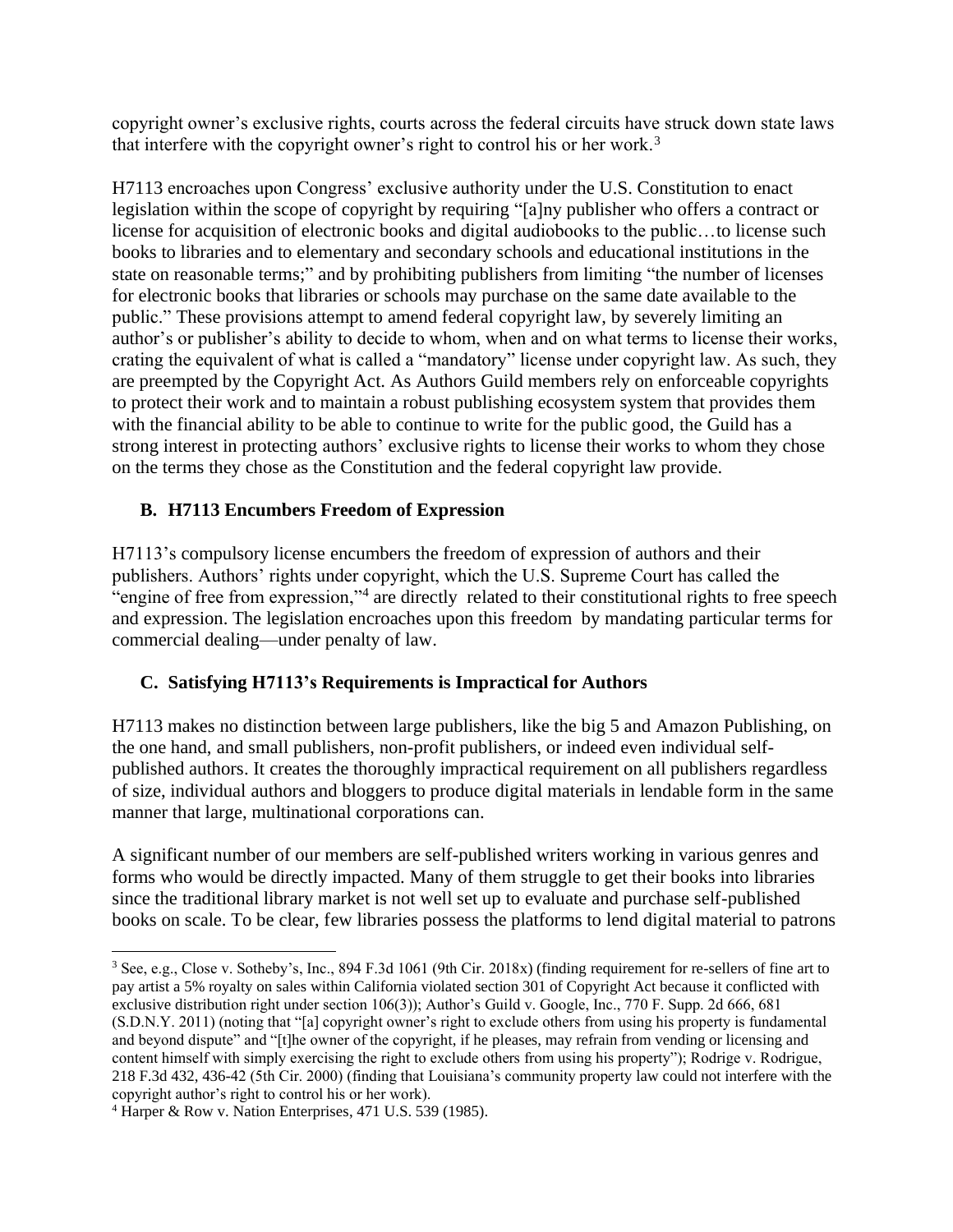directly. They rely on publishers granting rights to intermediary platforms like Overdrive, Hoopla, and Bibliotheca, which host and serve ebooks and audiobooks on behalf of libraries directly to their patrons. Most independently-published authors do not have access to these library aggregator services, nor the mass volume of titles to justify creating or entering into a partnership with them.

H7113 defines "electronic book" to include "text document that has been converted into or published in a digital format," potentially sweeping in blogs, online literary journal pieces, and other short articles, stories and poems published online, whether on the writer's own website, online publications' sites, or third-party platforms like Medium. The vast majority of these writers lack the facility to make their writings license-able to libraries and schools, and moreover, most libraries (and even more schools) do not have an interest in licensing these works. Yet, all of these writers would be subject to potential violations of Rhode Island's unfair and deceptive trade practice laws under H7113 if they do not "offer to license" their ebooks and audiobooks to Rhode Island libraries and schools on terms decreed in the law. If such laws become widespread, writers would need to track and comply with their requirements in as many as 50 states, or face legal penalties in those jurisdictions.

## **D. H7113 is Premised on a Non-Existent "Problem" of Supply and Access**

The prevailing practice in the publishing industry by far is to provide libraries with copies of their books in ebook form, and to our knowledge, all of the large and mid-size publishers do already provide libraries with licenses to all of their ebooks. Moreover, at the onset of the Covid19 crisis, most major publishers made electronic resources *freely* available to libraries and schools.<sup>5</sup> The Authors Guild has been a vocal proponent of these pandemic privileges; we have also supported and lobbied for additional funding to enable libraries to grow their digital collections.<sup>6</sup>

Proponents of library licensing bills cannot point out a pattern of recalcitrance or obstruction by publishers with respect to licensing their digital content to libraries; instead their justifications for the extreme measure of compulsory licensing rely on two atypical cases: Amazon previous withholding its imprints from libraries (a stance it has since changed), and Macmillan's proposed embargo limiting libraries to one copy each for new books for a period of eight weeks from publication that they quickly abandoned in response to complaints from the library community. The supply of ebooks to libraries, simply put, is not a problem in need of a solution. The prior practices of one or two actors in the industry should not color the long and enduring history of authors' and publishers' support for libraries, and they certainly should not result in extreme consequences for the entire industry.

We oppose H7113 for the reasons discussed above and respectfully request that it be withdrawn in light of the broader legal context, disruptions to the copyright system, and the possible serious repercussions for hard-working authors, and especially those who publish independently. We also want to emphasize that in December a similar bill in New York was vetoed by the governor

<sup>5</sup> https://publishers.org/aap-news/covid-19-response/

<sup>6</sup> https://www.authorsguild.org/wp-content/uploads/2020/06/Libraries-Pelosi-McCarthy-Letter.cd\_.pdf